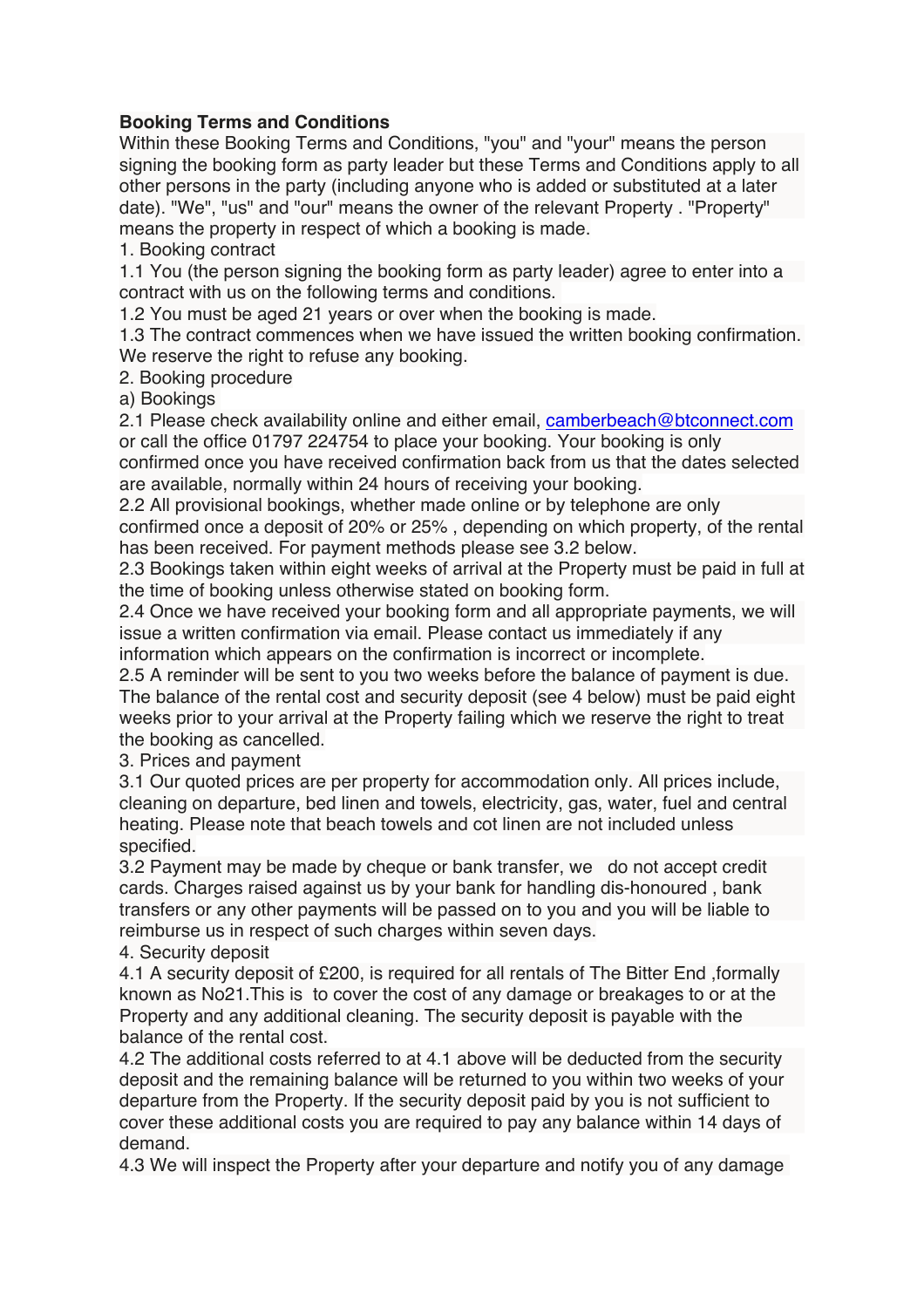or breakages noted other than those matters already reported to us in accordance with clause 5.3 below or otherwise.

4.4 We reserve the right to hold the security deposit for longer than two weeks if there is a dispute over damage, or we are awaiting bills/proof of damage. 5. Your responsibilities

5.1 You must arrive and depart within the check-in and check-out times stipulated for the Property, unless special arrangements have been agreed in advance. Usually arrival after 2.00pm low/mid - season and 4.00pm high-season .Departure 10.00am unless a later departure has been pre-arranged.

5.2 You must keep the Property and all furniture, fittings, facilities, equipment and grounds in the same state of repair and condition as at the commencement of the holiday and in the same state of cleanliness and general order in which they were found. We reserve the right to make a deduction from your security deposit or forward to you a bill , if a security deposit has not been taken, for any additional cleaning required over the usual number of hours committed to departure cleaning. 5.3 You must report to us promptly any breakages or damage and you will be responsible for payment of any breakages, loss or damage to the Property and/or its contents caused by you.

5.4 You are responsible for the correct and decent behaviour of your party. Should you or a member of your party abuse the Property or display dangerous, offensive or rude behaviour to our representatives or any third parties (e.g. neighbours) we reserve the right to require the person(s) concerned to leave the Property.

5.5 You are responsible for you and your party maintaining acceptable levels of noise at the Property and within the grounds and vicinity of the property particularly between the hours of 10.00pm and 8.00am. In the event of you or any member of your party breaching this responsibility, we reserve the right to ask you to vacate the Property and the contract will terminate immediately without refund or compensation.

5.6 You must not exceed the maximum number of people stated in the Property details to reside at the Property nor sublet the Property nor allow anyone to stay at the Property who is not included on the booking form. Please inform us of any changes to your party.

5.7 If you intend to organise a function (e.g. party or wedding) at the Property, you must seek prior permission from us. Additional charges and/or an increased security deposit may be sought at our discretion,if the fuction is approved.

5.8 In the event of you breaching the responsibilities set out above, we reserve the right to ask you to vacate the Property and the contract will terminate immediately without refund or compensation save that you will remain liable for any costs or damages incurred by us as a result of your breaching these Booking Terms and Conditions and we reserve the right to deduct such costs and damages from the security deposit.

5.10 Smoking is not permitted in any of our properties.

6. Our liability and that of the owner

6.1 We do not accept liability for any loss, damage or injury howsoever caused to you (or anyone in your party) or to your vehicles or personal property save where personal injury or death is caused by our negligence or by the negligence of the property owner . Any valuables left at the Property are left at your own risk. It is essential and your responsibility to ensure that all doors, shutters and windows are closed and locked when leaving the Property or when in the grounds. We strongly advise that you take out adequate travel insurance (including liability for accidental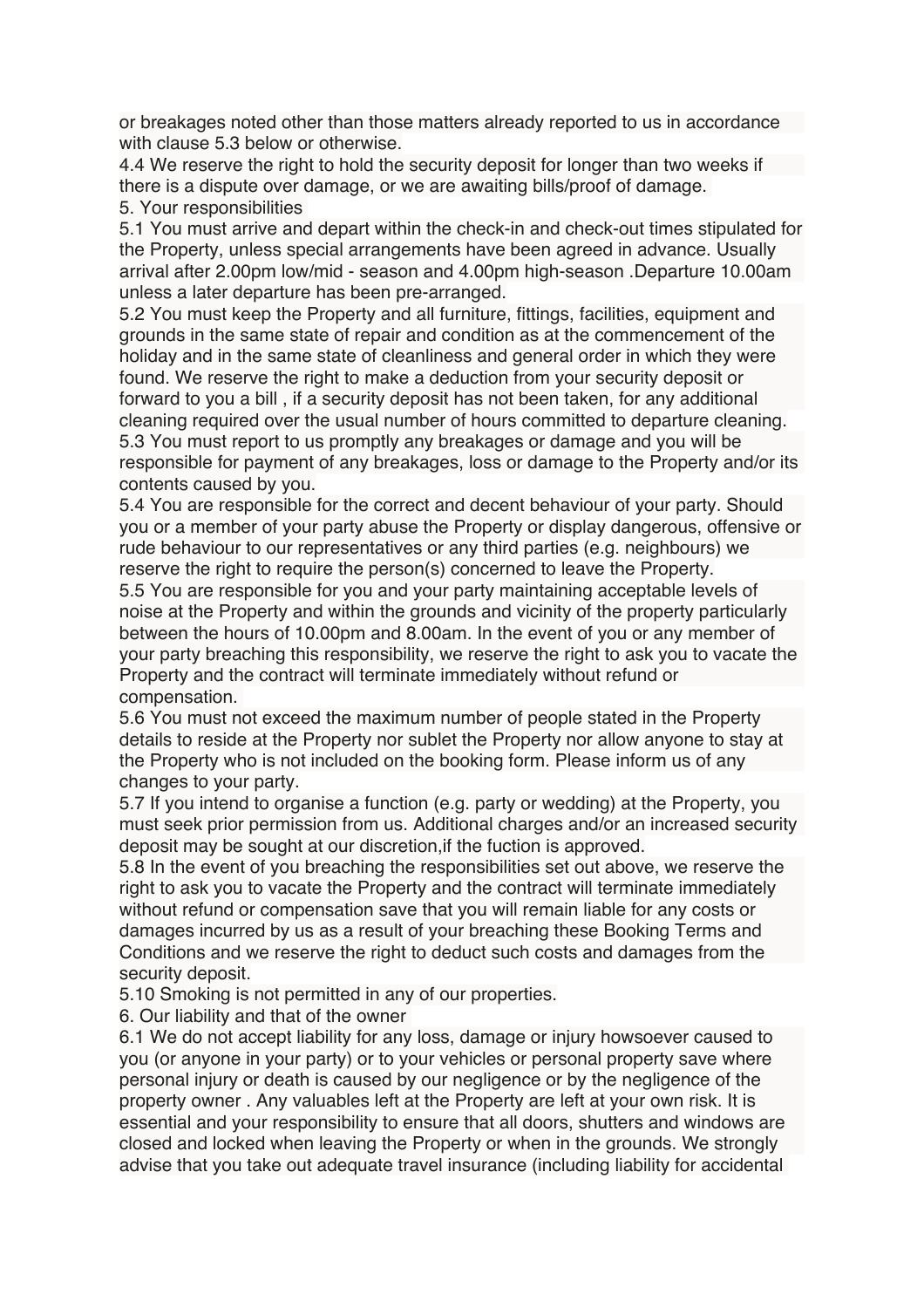damage to the Property, cancellation cover and medical and emergency expenses) prior to the commencement of your holiday.

6.2 Children should be monitored at all times and you should verify the suitability of children's equipment which is provided as we cannot accept liability. Please do not leave children unsupervised!

6.3 We are not responsible for noise or disturbance originating beyond the boundaries of the Property.

6.4 We do not accept any liability for compensation where performance or prompt performance of our contractual obligations is prevented or affected by reasons outside of our reasonable control, including adverse weather conditions, acts of God, explosion, tempest, fire or accident, war or threat of war, civil disturbances, restrictions and regulations of any kind on the part of the government or local authorities, strikes, lock-outs, or other industrial action or dispute.

6.5 We do not accept responsibility for the failure of public services such as water, gas, electricity, plumbing or sewerage systems or unforeseen breakdown of domestic and mechanical equipment such as heating or plumbing systems and boilers (but will endeavour to arrange prompt repair).

6.6 All bookings and other arrangements made by us on your behalf with third parties (e.g. catering services) are subject to the terms and conditions imposed by these third parties. We do not take any commission for notifying you of such companies nor do we act as an agent on their behalf. We cannot accept responsibility for these services.

7. Access to the Property

We or our representatives have a right to access the Property at any reasonable time during your stay to carry out essential maintenance. We will endeavor to give reasonable notice to you if practicable. Gardeners and maintenance staff may also enter the grounds during your stay but will try as best possible not to interfere with your enjoyment of the Property.

8. Complaints

8.1 In the event that a complaint arises whilst you are on holiday you should contact us promptly to allow us an opportunity to rectify the matter.

8.2 If the problem is not resolved to your reasonable satisfaction during your holiday, you should put your comments in writing within seven days of your return.

8.3 We cannot accept complaints unless this procedure is followed. Complaints received after your holiday will not be accepted if we have not had prior notification of them and been given the opportunity to put matters right.

9. Alterations or cancellation by you

9.1 If you request any changes to your booking we will endeavour to comply, but cannot guarantee to be able to do so.

9.2 Cancellation by you of your booking must be in writing. The effective date of cancellation is the date we receive written notification. Our cancellation charges are detailed below.

9.3 If you cancel at any time we will endeavour to obtain a replacement client. If a replacement is obtained, we will refund all monies paid by you for the rental, less any difference between the total price you paid or would have paid for the rental and the price paid by the replacement client less our administration fees.

9.4 Where bookings have been made through third parties (e.g. for catering or transport services) you will be liable to the cancellation charges set out in their terms and conditions.

9.5 In the event of cancellation 8 weeks or more prior to the date of the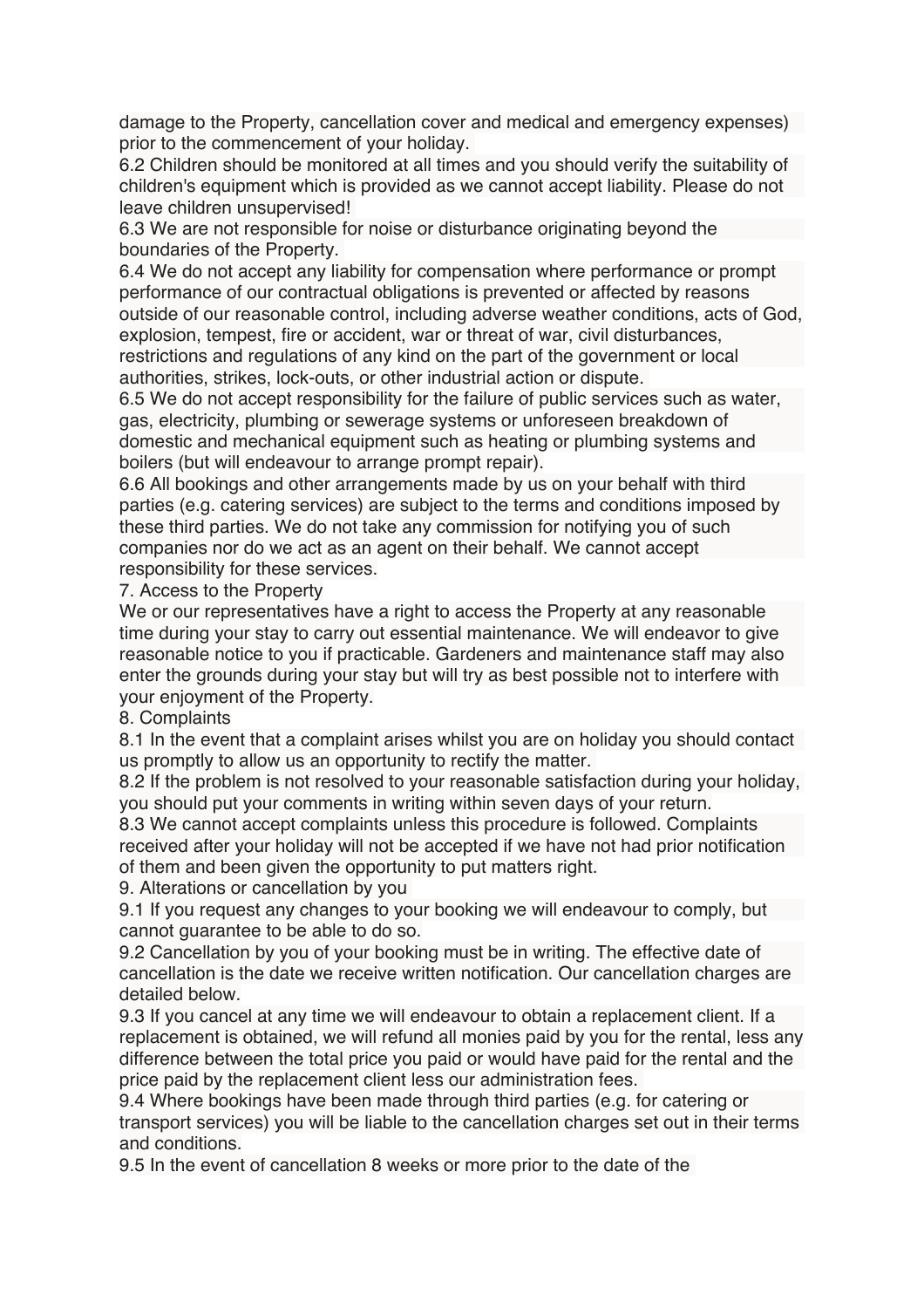commencement of the rental, the deposit shall be forfeited. unless a relet is is obtained.If a relet is obtained the full deposit will be refunded. In the event that cancellation is made less than 8 weeks prior to the date of the commencement of the rental the entire rental is payable.However, we will in all cases use our reasonable endeavours to re-let the house on the best terms obtainable. Except and to the extent such re-let is obtained, you will remain responsible for the payment as set out above.

An administration fee of £50.00 will be charged for any cancellation.

9.6 Alterations or cancellations due to the Coronavirus/ covid19 and related issues. We agree to refund within 14 days, minus a £50.00 administration charge, if we are in lockdown or restricted from travel by the Government, during the time of your vacation.

Moving the booking and transferring the monies paid to another date, will also be an option but not compulsory.

10. Alterations or cancelation by us

10.1 In the interest of continual improvement we reserve the right to make minor modifications to furniture, amenities and facilities without any prior notice.

10.2 In the unlikely event that the Property is not available on the date booked (owing for instance to essential major repairs, flood or fire damage), if requested and if available we will try to arrange alternative accommodation of a similar type, price, standard and location. A refund of all monies paid by you to us is alternatively available and you shall have no further right of compensation.

11. Pets

11.1 Pets, which are accepted at some of our properties but must not be left alone in the Property at any time.You must not allow pets in the bedrooms or on furniture within the Property. You should remove all traces inside and outside the Property of pet occupation before final departure. You are liable for all damage caused by your pet whilst staying at the Property. We cannot be held responsible for the safety at your pet whilst staying at the Property.

11.2 We reserve the right to levy an additional charge for any extra cleaning required (above the usual number of hours committed to departure cleaning) after your occupancy with your pet.

12. Brochure and web site accuracy

12.1 The contents of our web site has been prepared in good faith. We will inform you of any significant changes at the time of booking or as soon after as possible if you have already booked, but shall not be liable for any minor or insignificant inaccuracy in descriptions and information.

12.2 We do not accept responsibility for any changes or closures to local amenities or attractions mentioned in our brochures and on the web site.

13. Privacy policy

13.1 We make it our highest priority to ensure that your personal information provided to us is secure and confidential. We will not sell your personal information to third parties. We will only disclose any personal information when required to do so by any lawful authority or as required by law.

13.2 We may use your data in the future to update you on our properties. Please let us know if you would like your personal details to be removed from our database after your holiday.

 $14$  law

These terms and conditions and the contract to which they apply are governed in all respects by English law and the English courts shall have exclusive jurisdiction in